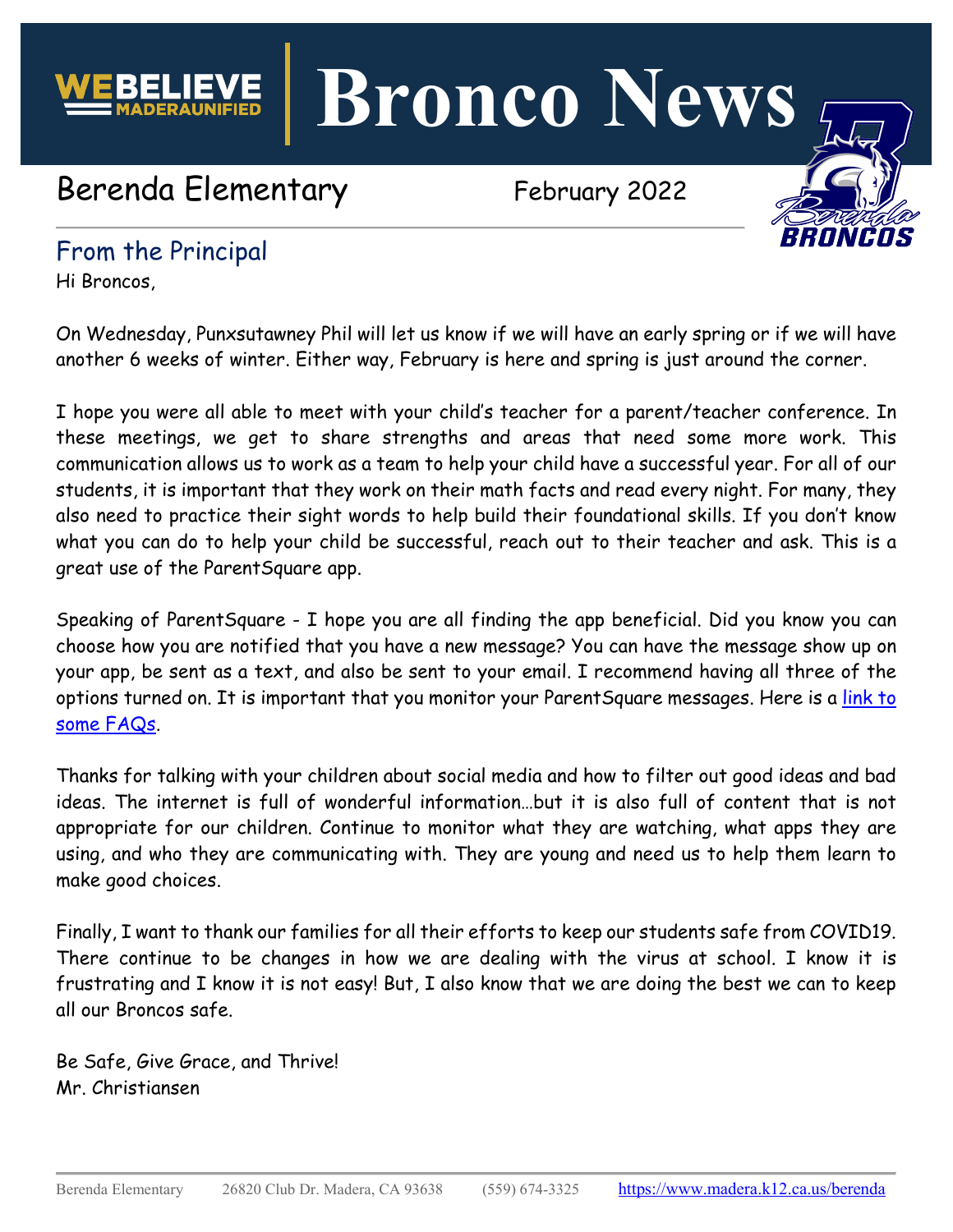

#### Important News

Parent club will be holding one more **fundraiser** this year. We will be selling cookie dough. More information coming soon. Come to our next Berenda Parent Club meeting to see how you can help and be a bigger part of your child's school experience.

We will soon be selling **Valentine Grams**. These are a fun way to send a message to your child, or allow them to send a message to a friend or teacher. Watch for a flyer with more information.

Our annual Bus Evacuation Drill will be happening soon. I will send a ParentSquare message that morning to let you know when you can expect students to be delayed getting home. Have you downloaded the **Traversa Ride 360 Student ID Card? Here is the [How To link.](https://www.madera.k12.ca.us/site/handlers/filedownload.ashx?moduleinstanceid=33047&dataid=37852&FileName=Ride%20360%20for%20Parents.pdf)** We should have ID cards to all bus riders soon.

Right now we are in the middle of our NWEA testing. These tests help us monitor student learning and provide information that helps to plan their lessons. We will soon begin testing our English language learners. They take the ELPAC assessment each year. It is important that they try their hardest on this test. We use the information from the ELPAC to help determine if our English language learner students can be reclassified and also to determine which classes they take as they move on to middle school. Please encourage your children to do their best!

## Event Highlights

We just started **football season**. Our teams had a lot of fun on Friday. Our boys' team won and our girls' team played hard and came within one touchdown of winning.

In February, we celebrate **Black History Month**. We will join our fellow Americans to reflect on both the history and teachings of African Americans, and to focus on the progress, richness and diversity of African American achievements.

Our **PBIS** focus for the month of February will be on citizenship and what it takes to be a good citizen. Our goal is for our students to demonstrate good citizenship by fulfilling their civic and social responsibilities and contributing to the well-being of the communities in which they are a member - including their home, school, neighborhood, country, and the greater world.

#### Upcoming Events - Mark your calendar.

- February 2 Groundhog Day. Will we have an early spring??
- February 4 Spirit Day: Support your favorite team by wearing a jersey or hat.
- February 11 Spirit Day: Wear pink or red.
	- Progress reports sent home.
- February 14 No School
- February 15 Berenda Parent Club meeting 3:30 via zoom <https://maderausd.zoom.us/j/86042099959>